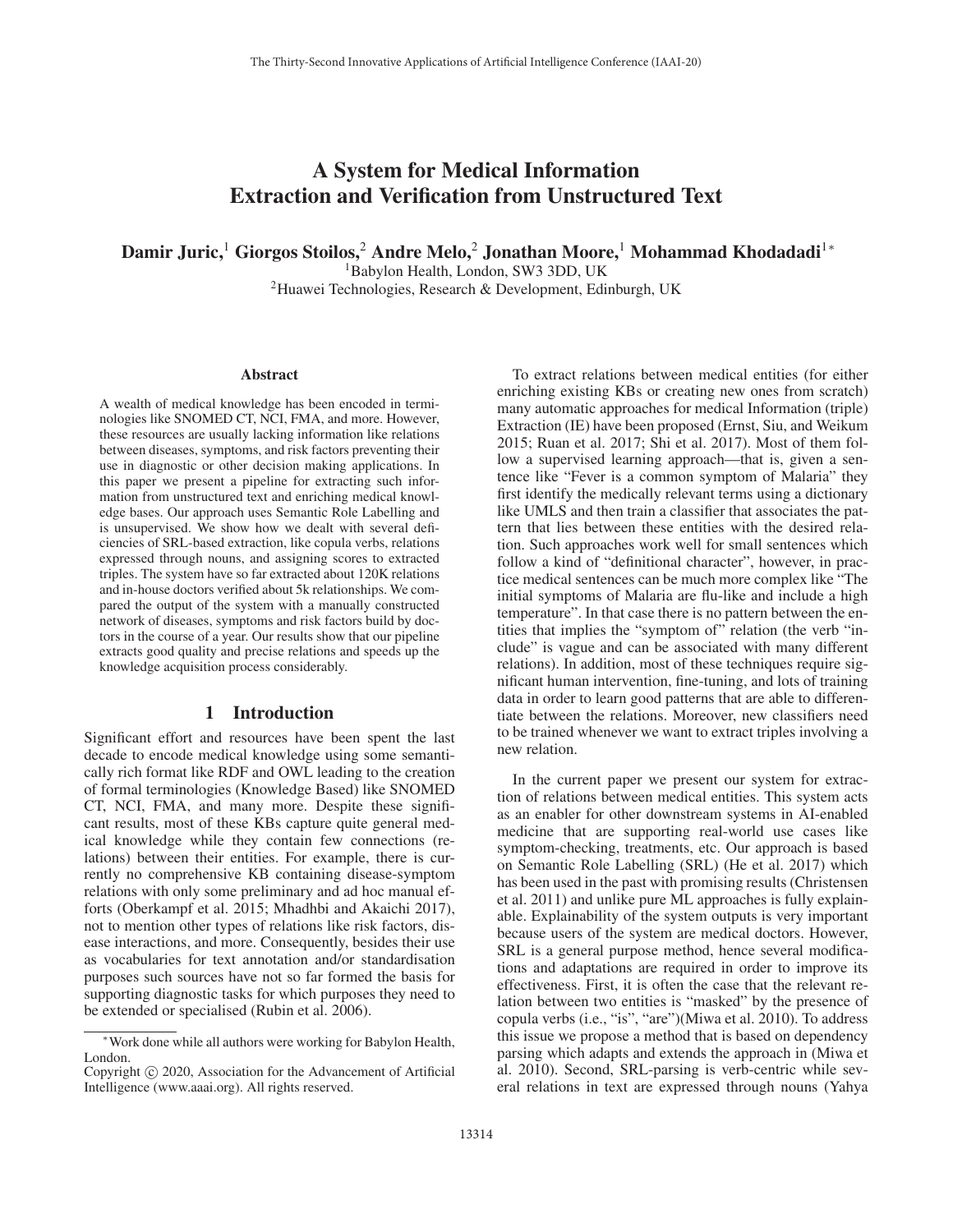et al. 2014) (e.g., "symptom of", "risk factor of", etc.). To extract useful triples even in such cases a post-processing step is employed that replaces some verbs identified by SRL with nouns. Third, we investigate on techniques to filter, prune, and score the vast number of initially extracted relations in order to focus doctor verification only on those that are likely to be correct. In contrast to previous works we put significant focus not only on correct but also on medically informative triples. In many cases, correct triples like (Malaria spreadBy Mosquito) are extracted but these are not useful for clinical decision applications and in-house doctors would discard. For these purposes we developed a custom deep NN classifier which we evaluate obtaining encouraging results. Finally, for scoring triples we investigate on state-ofthe-art Knowledge Graph embedding methods (Nickel et al. 2016) but also develop a custom ensemble one.

One of the roles of our system is to aid a computer supported medical diagnosis in Babylon Health<sup>1</sup>. We have implemented our system, as a first step in this process, to extract information from unstructured data sources. System is currently in use by medical professionals to enrich an in-house medical KB and build and extend a symptomchecking engine. Provenance of each accepted fact is kept so it is possible to track back and explain decisions, an important requirement for systems certified as medical devices. Output of our system is: a) added to Babylon medical KB to be used for all other AI task requiring knowledge base (NLP, ML, inference, reasoning, etc) b) passed to a team of epidemiologists who score each triple by its epidemiological probability. In the last step, triples are consumed by the Bayesian network (Razzaki et al. 2018) (only correct triples are forwarded to this system) that in combination with a chat/dialogue system (for collecting specific information from a patient (Stoilos et al. 2019; Juric et al. 2018)) can finally provide possible diagnosis. All systems in this pipeline are equally important and in constant development in Babylon.

# 2 Knowledge Bases

Let C and R be disjoint sets of *concepts* and *properties*, respectively. Concepts and properties are uniquely identified using IRIs. A Knowledge Base (KB) is a tuple  $\langle K, \mathbb{T}, \mu \rangle$ , where  $K$  is a set of *subject*, *property*, *object* triples of the form  $\langle s \, p \, o \rangle$  like in the RDF standard,  $\mathbb T$  is a subset of concepts from K called *semantic types* (stys) and  $\mu$  is a mapping from every concept in  $K$  to a non-empty subset of  $T$ . Semantic types denote classes that act as general/abstract categories of interest and are used to group other classes. In the following we will distinguish between *text* triples of the form  $\langle \ell_1 | \ell_2 | \ell_3 \rangle$  where all  $\ell_i$  are strings and are extracted in a first phase from unstructured text and *semantic* triples of the form  $\langle C \, R \, D \rangle$  where C, R, D are entities (IRIs) from the KB and are triples that can be added in some KB. For simplicity we will simply write "triple" and whether it is a text or a semantic one would be clear by the use of notation.

# 3 Extracting Triples From Medical Sentences

Semantic Role Labelling (SRL) has been proposed in the past as a good approach for open information extraction (Christensen et al. 2011). This is because given a sentence it identifies its verbs, which usually correspond to relations, and then the arguments of the verb, which usually correspond to the subject and object of those relations.

Definition 1 *Given a sentence sent, function* srlParse *returns a set*  $\bm{F}$  *of directed labelled graphs*  $\langle V, E \rangle$  (called frames*) each one of which satisfies the following:*

- *it contains exactly one node* nd ∈ V *(called main node) labelled*  $\mathcal{T}$ (nd) = VB.
- *every other node* n *is labelled with one of* role types ARG0*,* ARG1*,* ARG2*.*
- *every node is labelled with some string*  $\mathcal{L}(n) = phr$  *that is a phrase from sent.*
- for nd the main node, there is an edge  $\langle$ nd, arr $\rangle$  labelled  $\mathcal{T}(\langle \mathsf{nd}, \mathsf{arr} \rangle) = \mathsf{ARGUMENT}$  *such that* arr *is an ordered list of nodes.*

*Only nodes labelled* VB *have edges labelled* ARGUMENT*. We call such a graph an* SRL-graph *of sent.*

We focus on arguments of types ARG0, ARG1, and ARG2 since these roughly correspond to the thematic roles of PROTO-AGENT, PROTO-PATIENT, and INSTRUMENT, respectively, and hence capture the semantics of triples in the sense that some medical entity (disease, symptom, drug, organism) is causing some event or action to some other entity. We leave other types of nodes, like TEMPORAL for future work. A verb in a frame may have more than two arguments. Hence, since our goal is to extract triples (binary relations), the frames in an SRL-graph need to be scanned and take pairs of arguments with the main verb. This is accomplished using function seek-get defined next.

Definition 2 *Given an SRL-graph* **F***, a role type* A *and a set of role types* T*, function* seek*-*get(**F**, A,T) *returns the smallest set of triples* Tr *such that if* **F** *contains a node* nd *labelled* VB *with* arr *its arguments and* arr[i] *and* arr[j] *exist with*  $i < j$ ,  $\mathcal{T}(\text{arg}_1) = A$  *and*  $\mathcal{T}(\text{arg}_2) \in \mathcal{T}$ *, then*  $\mathcal{T}$ *r contains*  $\langle \mathcal{L}(\text{arr}[i]) \mathcal{L}(\text{nd}) \mathcal{L}(\text{arr}[j]) \rangle$ .

In the next sections we highlight some practical issues and show how we propose to address them.

#### 3.1 Resolution of copula verbs

It has been noted that the presence of copula verbs may degrade the quality of information extraction methods and removing them would be beneficial (Miwa et al. 2010). Consider, for example, the sentence "Optic neuritis is a common symptom that can cause blurred vision". When applied on this sentence, SRL-parsing will compute frame  $F_1$  with verb "is" and arguments "Optic neuritis" and "a common symptom that can cause blurred vision" and frame  $F_2$  with verb "cause" and arguments "a common symptom that" and "blurred vision". As can be seen, the relevant entities ("Optic neuritis", "cause" and "blurred vision") span across two different and disconnected frames. Hence, to be able to extract -OpticNeuritis causes BlurredVision we need to propagate

<sup>1</sup> https://www.babylonhealth.com/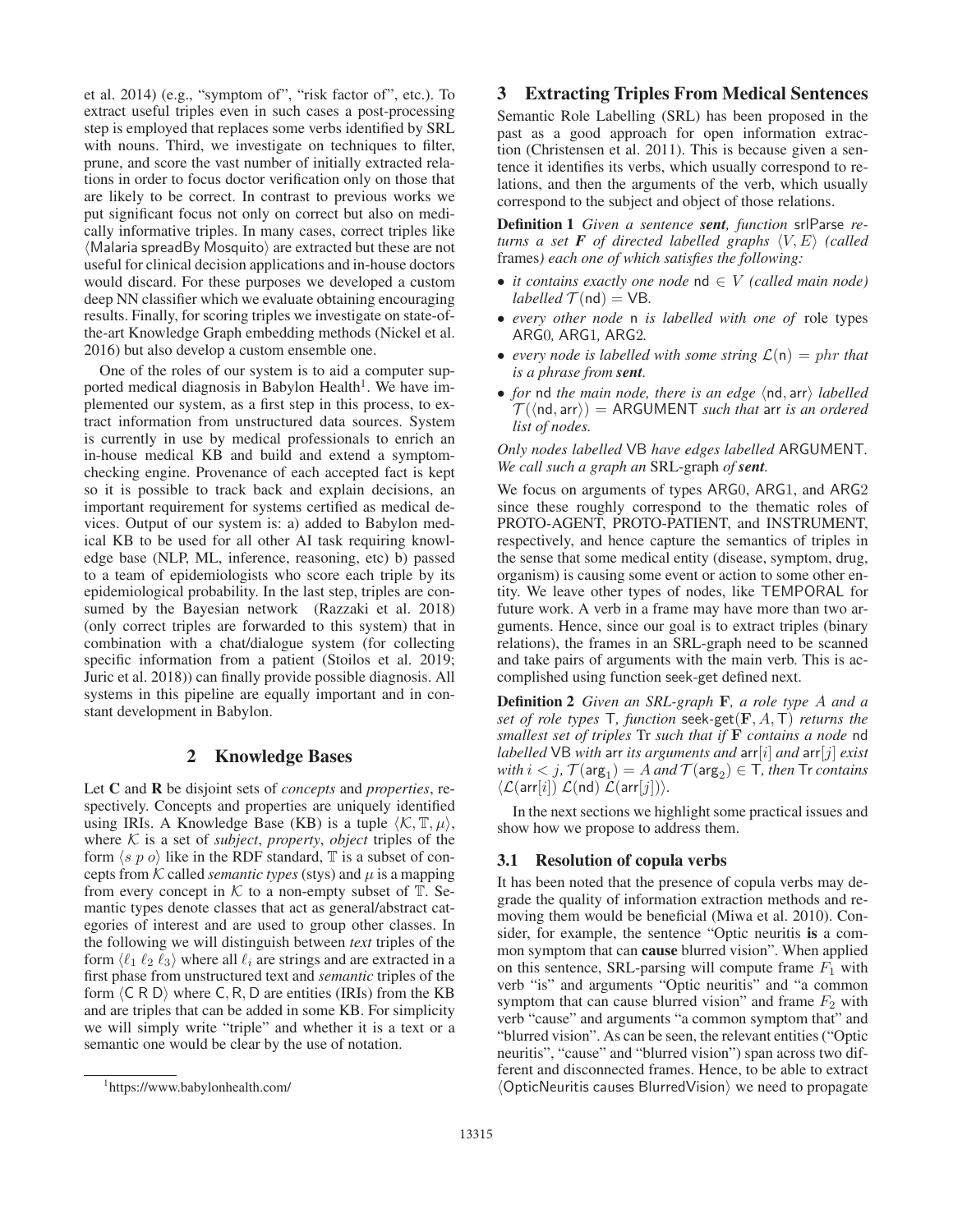#### Algorithm 1 eliminateCopulaVerbs(sent, F)

Input: A sentence sent and a set of frames F computed for sent.

- 1: Tree := dependencyParser(sent)
- 2: if  $\langle n_1, n_2 \rangle \in \mathsf{T}$ ree such that  $\langle n_1, n_2 \rangle \ell == \mathsf{cop}$  then
- 3: Let  $F_{is}$  be the frame in **F** with the copula verb
- 4: Let  $F_{n_1}$  a frame different from  $F_{is}$  that contains  $n_1.\ell$ in some argument Arg
- 5: If no such  $F_{n_1}$  exists then **return**<br>6: Let  $\langle n_1, n' \rangle \in$  Tree such that  $\langle n_1 \rangle$
- 6: Let  $\langle n_1, n' \rangle \in \text{Tree such that } \langle n_1, n' \rangle \ell = \text{nsubj}$
- 7: Replace  $Arg$  with the argument in  $F_{is}$  that contains
- $n'.\ell$  as a sub-string
- 8: Delete frame  $F_{is}$

the main argument of the frame that contains the verb "is" to the respective argument of the second frame—that is, replace the argument "a common symptom that" in the second frame with "Optic neuritis".

Differently than (Miwa et al. 2010) our approach, depicted in Algorithm 1, is more systematic and is based on dependency parsing. Given a set of frames F the algorithm tries to propagate information from one frame to the other when a copula verb is present. As a first step, it applies dependency parsing, a well-known type of syntactic parsing whose general properties we formalise next.

Definition 3 *Let* phrase *be some text. Function* dependencyParser *takes* phrase *as input and returns a labelled tree, where each node (*nd*) is labelled with its* corresponding word found in text (denoted by nd.l), each  $\deg e$   $\langle \text{nd}_1, \text{nd}_2 \rangle$  *with one of the* dependency relations *(denoted by*  $\langle$ nd<sub>1</sub>, nd<sub>2</sub> $\rangle$ . $\ell$ *), and all paths of edges*  $\langle$ nd<sub>i</sub>, nd<sub>i+1</sub> $\rangle$ *labelled with* compound *are collapsed to one node* nd<sub>1</sub> *with*  $$ *concatenation.*

Note that we assume that the dependency parser groups all compound nouns. For example, we assume that if the function dependencyParser is applied on phrase "Heart Attack" it will return a single node with label "Heart Attack" rather than a tree with edge  $\langle nd_1, nd_2 \rangle$  and labels  $nd_1.\ell =$ "Attack",  $nd_2 \ell =$  "Heart", and  $\langle nd_1, nd_2 \rangle \ell =$  compound. This is done to assist the subsequent entity linking step and since such compound nouns are expected to appear in KBs.

#### 3.2 Relations expressed through nouns

Although many relations are expressed using verbs, which favours the use of SRL, a large number is expressed using nouns. Examples are: *Common symptoms of malaria include fever*, *Anemia is a common symptom of sarcoidosis*, and more. Applied to the first sentence, the SRL-parser would return a single frame with verb *includes* and arguments *symptoms of malaria* and *fever* from which the triple *fever* — *includes* — *symptoms of malaria* can be extracted. In a similar way, from the second sentence the following triple would be extracted: *Anemia* — *is* — *a common symptom of sarcoidosis*. To be able to extract triples with "symptom of" as the property we employ simple yet effective patterns again based on dependency parsing which is inspired

# $\mathbf{Algorithm~2}$  nounRelationRewriting $(\langle phr_1\;verb\;phr_2 \rangle)$

**Input:** A triple where *verb* is either "is" or "includes".

- 1: Tree := dependencyParser( $phr_2$ )
- 2: Let root be the root of the tree
- 3: if root is a noun then
- 4: Let nd be the closest descendant node of root that is also a noun
- 5: Replace *verb* with root.  $\ell$  and  $phr_2$  with  $nd.\ell$

#### Algorithm 3 tripleExtraction(sent)

|               | 1: $\mathbf{F} :=$ eliminateCopulaVerbs(sent, srlParse(sent))                                 |
|---------------|-----------------------------------------------------------------------------------------------|
|               | 2: candidates := seek-get( $\mathbf{F}, \mathsf{ARG0}, \mathsf{ARG1}, \mathsf{ARG2}$ ) $\cup$ |
|               | seek-get $(F, ARG1, \{ARG0, ARG2\})$                                                          |
|               | 3: Triples := $\emptyset$                                                                     |
|               | 4: for all $\langle phr_1 \nvert p \rangle \in$ candidates do                                 |
| 5:            | <b>if</b> $verb \in {``include", ''is"}$ then                                                 |
| 6:            | nounRelationRewriting( $\langle phr_1 \nvert v$ erb $\vert phr_2 \rangle$ )                   |
| 7:            | $tr := \langle \textsf{link}(phr_1), \textsf{link}(verb), \textsf{link}(phr_2) \rangle$       |
| 8:            | Triples := Triples $\cup \{tr\}$                                                              |
| end for<br>9: |                                                                                               |
|               | 10: return Triples                                                                            |

by the works in (Yahya et al. 2014). Our approach is depicted in Algorithm 2.

### 3.3 Information Extraction Pipeline

Based on the above our overall triple extraction pipeline is depicted in Algorithm 3. In brief, first SRL-parsing is applied, then copula verbs are eliminated and subsequently an initial set of candidate triples using the seek-get function is created. Next, the candidate triples are formed in the forloop which also tries to apply the noun-rewriting algorithm. Finally, an IRI is associated from the KB using so-called entity linking techniques (Hachey et al. 2013) that try to associate a precise IRI from the KB to the phrases encountered in the text triples. At the present point we have experimented with a simple but effective approach that is based on a combination of text annotation with sentence embeddings (Zhelezniak et al. 2019; Cer et al. 2018). The latter approach maps sentences (or multi-world expressions) to a vector space with the property that (semantically) similar sentences are clustered closely in the space. Trained models can be used to compute embeddings for all labels of the KB as well as of the phrase that is encountered in the text and then their similarity can be estimated using angular distance. In order not to commit to a single IRI this step retrieves the top- $k$  possible IRIs from the KB for every element which are later presented to doctors for selection.

## 4 Filtering, Scoring, and Validating

In the current section we present our approaches for filtering, scoring, and manually validating the extracted triples.

Our first filtering step is to focus only on a specific subset of properties as well as types that are of interest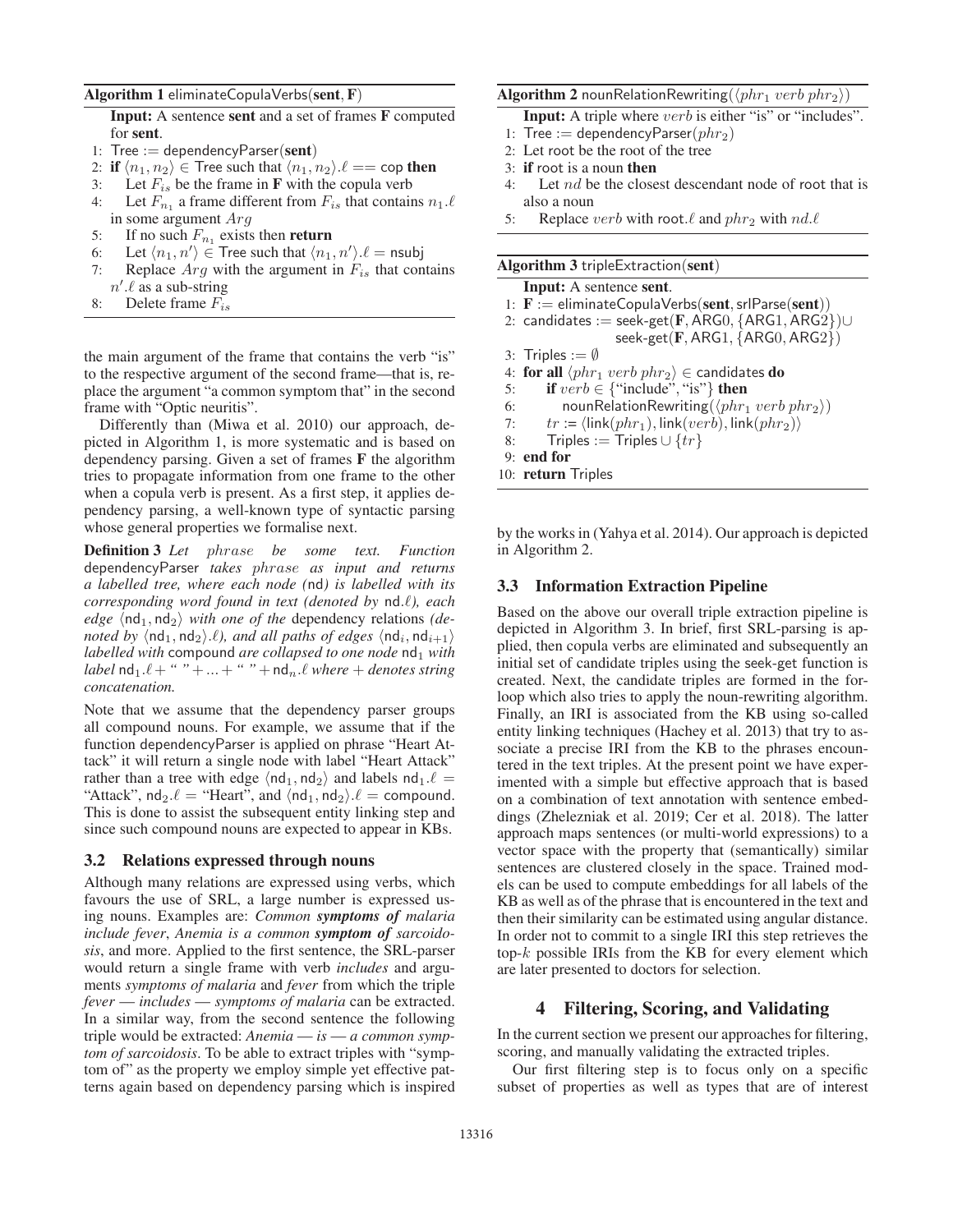in our use case. More precisely, only triples that contain one of the following properties: *symptom, cause, treat, affect, develop, lead, aggravate, alleviate, damage, trigger, spread, prevent, produce, misdiagnose, experience*, as well as triples where the subject and object is one of the following types: ClinicalFinding, Disease, Substance, Procedure, BodyPart, Animal, Behavior, ManufacturedObject, BiologicalFunction, BodySubstance, Organism, are considered.

Another issue is the extraction of correct but not precise triples like (Malaria spreadBy Mosquito) and  $\langle$  Swallow causing Pain $\rangle$ . Since correct, the detection of such triples is a hard problem and a deep NN method was used that is described in the next sections.

### 4.1 Triple Scoring Model

The classifiers used by most IE frameworks associate some confidence score to the extracted triples which can be used for pruning or prioritising evaluation. To provide with similar scoring means we investigate the use of relational learning approaches for KBs (Nickel et al. 2016). Such approaches try to learn statistics about the structure of a given KB and then use the learned model to score a given triple. This score captures the degree to which each triple adheres to the model learned on by the KB structure.

We consider a set of different knowledge graph embedding models, such as TransE (Bordes et al. 2013), TransR (Lin et al. 2015), RESCAL (Nickel, Tresp, and Kriegel 2011), ComplEx (Trouillon et al. 2016), Dist-Mult (Yang et al. 2015) and HolE (Nickel, Rosasco, and Poggio 2016), as well as graph feature based approaches, such as SDValidate (Paulheim and Bizer 2014) and PaTy-BRED (Melo and Paulheim 2017), which use features that can be directly observed in the graph, e.g., types and paths. In an effort to combine the strengths of the two kinds of approaches, we also consider a relation-level stacking approach proposed by Meilicke et al. (2018).

All previous approaches were trained on a medical KB built in-house that integrates well-known terminologies like SNOMED CT, NCI, and more (Stoilos et al. 2018). A different meta classifier was learnt for each relation. To the best of our knowledge this is the first real-world use and evaluation of such techniques.

## 4.2 Candidate Triple Verification

Finally, all triples that have not been filtered out are candidates for manual verification by doctors. A triple may be incorrect because it implies medically incorrect information but also because the selected IRIs are wrong or don't capture the meaning of the text faithfully. Doctors verify all these aspects for each one of the subject (S), property (P), and object (O) of each triple separately. In case any of the tasks is rejected, then the whole triple is rejected. However, if doctors accepted any of the proposed entity mappings these acceptances will be saved and can be used in the future—that is, if some phrase  $phr$  has been linked to a concept  $C$  and the same phrase appears in another triple with the same attached concept  $C$  as proposed, the verification will be skipped with C as the linked correct concept to link to the phrase.

| <b>Relation</b> | All   | Acc. | <b>Relation</b> | All    | Acc. |
|-----------------|-------|------|-----------------|--------|------|
| hasSymptom      | 45669 | 1059 | cause           | 39.580 | 645  |
| hasRiskFactor   | 2152  | 115  | treat           | 18183  | 23   |
| associatedWith  | 2901  | 323  | affects         | 5031   | ٠    |
| hasComplication | 7060  | 256  |                 |        |      |

Table 1: Extraction stats; 120 606 total and 2 421 accepted.

# 5 Evaluation

Base on the above a triple extraction system was deployed in Babylon. For SRL parsing we used AllenNLP (He et al. 2017), for dependency parsing the StanfordNLP parser, for providing IRIs and structure for scoring we used a medical KB constructed in Babylon Health (Stoilos et al. 2018), (Barisevičius et al. 2018), while for IRI ranking we used Google's universal encoder (Cer et al. 2018).

### 5.1 Data Sources

Several textual data sources were analysed to decide which of them to use. Many previous works use PubMed, however, we decided that this data source is not focused on primary medicine but instead usually contains information about rare diseases. Moreover, in many cases, the results published there are at research level and verification and cross-validation by the wider community is still pending. Sources like MedlinePlus summaries and Wikipedia pages are more related to primary medicine. Sentence tokenization was applied on the sources and several meta-data like title of the document, source name, URL, time, and more were attached while bullet lists were flattened by converting them into a set of  $n$  sentences, for  $n$  is the number of bullets.

#### 5.2 Triple Extraction Evaluation

We were running our pipeline through 2000 health topics/pages from MedlinePlus summaries and a Wikipedia dump. After collecting almost 900k triples and removing ones that did not contained any medical entities we ended with around 120K potentially interesting medical text triples. Table 1 presents the break-down of these triples according to a set of interesting properties. Doctors randomly start verification of knowledge in batches. Here we evaluate first batch that consists of around 5k relationships following the methodology described in Section 4.2. Out of these 5k triples, medical experts accepted 2 421 which gives an acceptance rate of about 48%. Table 1 also presents a breakdown of the accepted triples; no triple with relation "affects" has been accepted yet.

It is important to note that when a doctor rejects a triple this does not necessarily mean that the triple is wrong. In contrast, a triple may be factually correct but a doctor may think that it is not precise enough or relevant to the use case addressed by Babylon Health, like in the case of uninformative triples. Moreover, triples can also be rejected due to failures in entity linking. For the above reasons we feel that the above rate is in general not low. Nevertheless, after obtaining these initial sets of accepted and rejected triples we developed our imprecision predictor and scoring approaches that we briefly sketched previously. We used those methods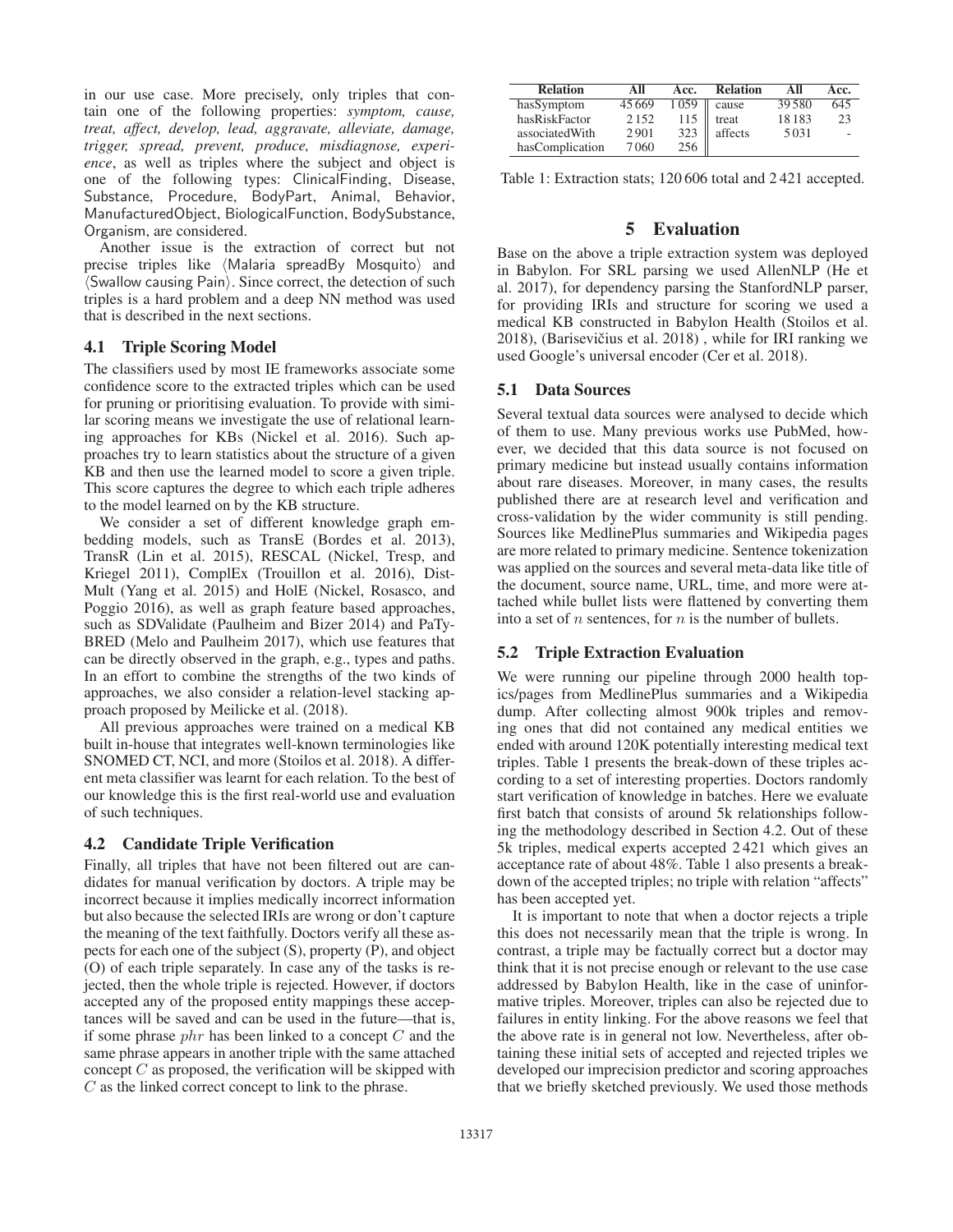|                 | SDValidate |       | TyBRED PaTyBRED TransE DistMult RESCAL ComplEx HolE TransR RelStack |                 |       |                   |  |       |
|-----------------|------------|-------|---------------------------------------------------------------------|-----------------|-------|-------------------|--|-------|
| $AUC ROC$ 0.716 |            | 0.783 | 0.600                                                               | $0.835$ $0.734$ | 0.841 | 0.649 0.680 0.679 |  | 0.916 |

Table 2: Comparison of triple scoring approaches

to score triples and asked doctors to evaluate the top-500 scored ones. Out of the 500, doctors accepted 371 which gives an acceptance rate of 75% which shows that indeed these methods can prioritise triples that doctors would most likely accept. These scoring and triple predictor methods are described and evaluated individually in the following.

# 5.3 Triple Scoring Evaluation

In order to score triples we trained several latent and graph feature approaches on the Babylon Health KB. We also trained a relation-level stacking approach combining different triple scoring approaches. We then evaluated them by using as testing data accepted and rejected triples from the previous doctor verification step. From all approaches we tried we only report results for the top performing systems which where TransE (Bordes et al. 2013) and RESCAL (Nickel, Tresp, and Kriegel 2011), SDValidate (Paulheim and Bizer 2014), PaTyBRED adn TyBRED (Melo and Paulheim 2017) from the class of graph-based approaches. For training the first two we used  $OpenKE^2$  while for the latter two the implementation in (Melo and Paulheim 2017).

In the relation-level stacking approach (RelStack) we use logistic regression as the meta classifier. Different sets of triple scoring models have been tried and the best performing combination used set of widely distinct approaches comprising RESCAL, TransE, TyBRED and DistMult.

From doctor verification we obtained 1,642 accepted and 2,456 rejected triples; these are triples after the initial filtering of triples according to stys and relevant properties described in previous Sections. This set of triples is randomly split into a validation and testing sets, each containing half of the triples. The validation set is used to train the meta classifier in the stacking approach, and the testing set is used to compare the different methods. Table 2 shows the comparison results in terms of area under the ROC curve.

In an effort to detect uninformative triples we used the accepted and rejected triples produced in the verification step to train a classifier to predict which (subject, object) pairs bare possibly "interesting" information and which not. The subject and the object of each triple were embedded using the Universal Embedder (Cer et al. 2018) and the outputs were concatenated and presented to a deep learning model which consisted of 3 fully connected layers of 100, 100 and 30 neurons respectively, with ReLU activations. The final output is a single neuron with sigmoid activation. A dropout layer with 0.5 probability after the first layer and another with 0.2 probability after the second were also used.

For training, a set of 2,414 accepted and 2,414 rejected text triples was obtained. 80% of triples were used for training and the rest 20% for testing. We measured the accuracy by comparing the output of the classifier to the manually

| <b>Disease</b> | triples | matched | new   | new | other |  |
|----------------|---------|---------|-------|-----|-------|--|
|                |         | symp.   | symp. | RF. |       |  |
| Malaria        | 132.    | 38      | 24    |     | 25    |  |
| Laryngitis     | 18      |         |       |     |       |  |
| Urethritis     | 40      |         |       |     | 10    |  |
| Atheroscl.     | 31      |         |       | 10  |       |  |

Table 3: Comparison of PGM with extracted triples.

assigned label by the doctors. We obtained an accuracy of 0.820911 and AUC ROC of 0.878573.

## 5.4 Evaluating Over a Symptom-Checking Network

Babylon Health develops a symptom-checking engine encoded as a probabilistic graph model (PGM) (Razzaki et al. 2018). This model consists of a highly interconnected graph with connections between diseases, symptoms, risk factors, and age groups and currently contains about 5k relations. These were created manually by doctors and epidemiologists based on medical textbooks, research papers, and statistical data in a course of a year. We wanted to check whether any portion of these relations were extracted by our pipeline. Such a check is not straightforward since the labels of entities in PGM may not be exactly the same as the strings in text triples. We used fuzzy string matching methods with a high threshold to do this comparison. From the 5k connections we found a close similarity for 2,5k of them. We asked a doctor to have a closer look into four diseases that exist in both PGM and our extracted set. The doctor was asked to check how many symptoms match and then whether new symptoms, risk factor, misdiagnosis, or relations to other diseases that are extracted by our IE could be interesting to them for extending and further developing PGM. The results are depicted in Table 3. From this analysis we concluded that the semi-automated process of fact extraction could help speed up the building of the PGM by suggesting facts that were overseen by domain experts and also help improve its quality and expand it with new relationships beyond its initial purpose like incorporating misdiagnosis and other types of relations.

# 6 Related Work and Conclusions

Several approaches for extracting clinical information from unstructured text have been presented in the past (Ernst, Siu, and Weikum 2015; Ruan et al. 2017). Most of them are based on supervised learning needing training data and adaptation when new properties are considered. Differently, in order to eliminate these needs we use Semantic Role Labelling as proposed in (Christensen et al. 2011). To improve the effectiveness of SRL in information extraction several novel techniques were proposed. First, a method to

<sup>2</sup> http://openke.thunlp.org